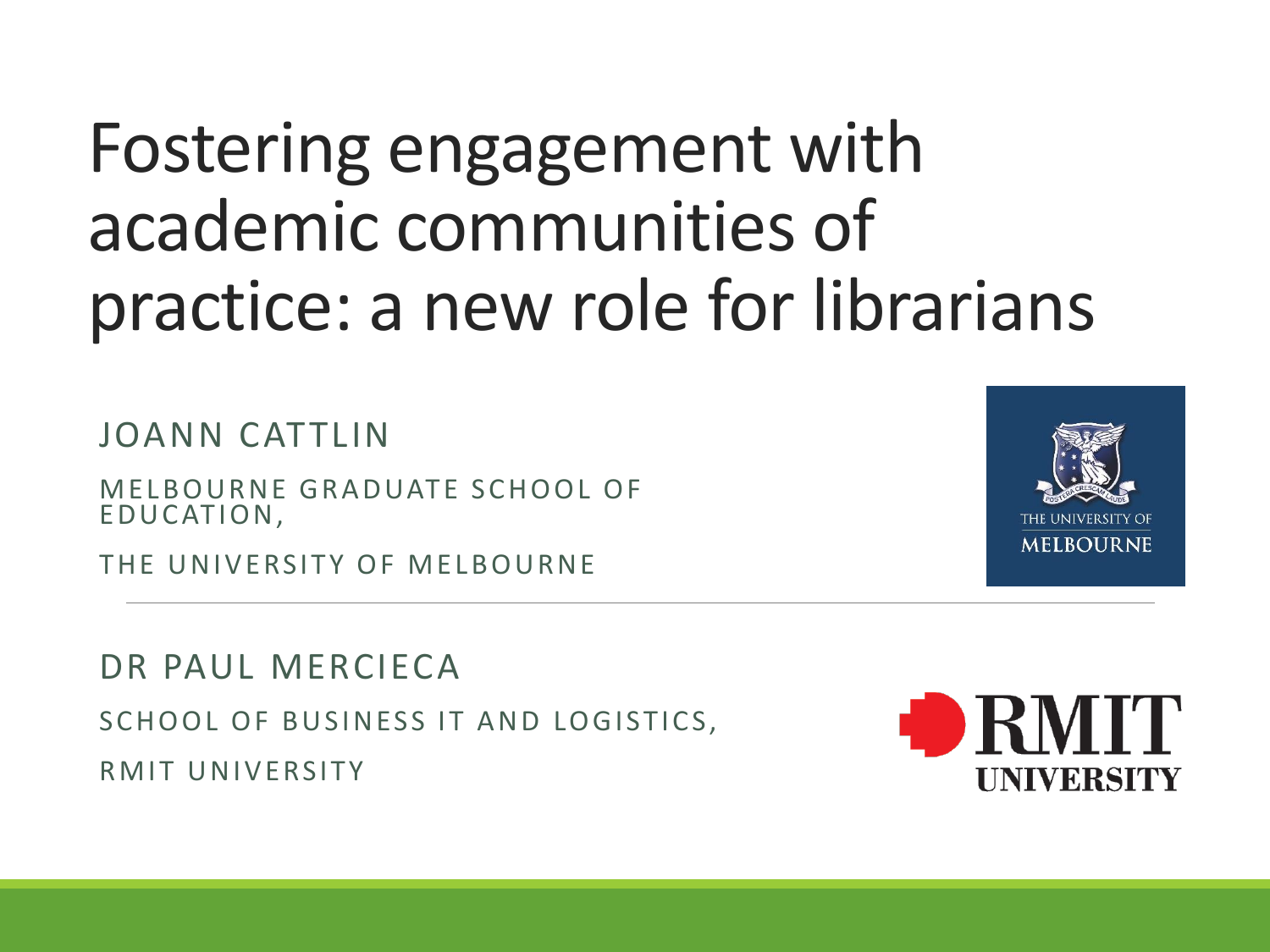## Research study

Case study for Masters thesis in Information Management (RMIT) conducted in October 2014

#### **Key Questions**:

◦ How do mathematics academics engage with information available about teaching?

◦ What are their information needs?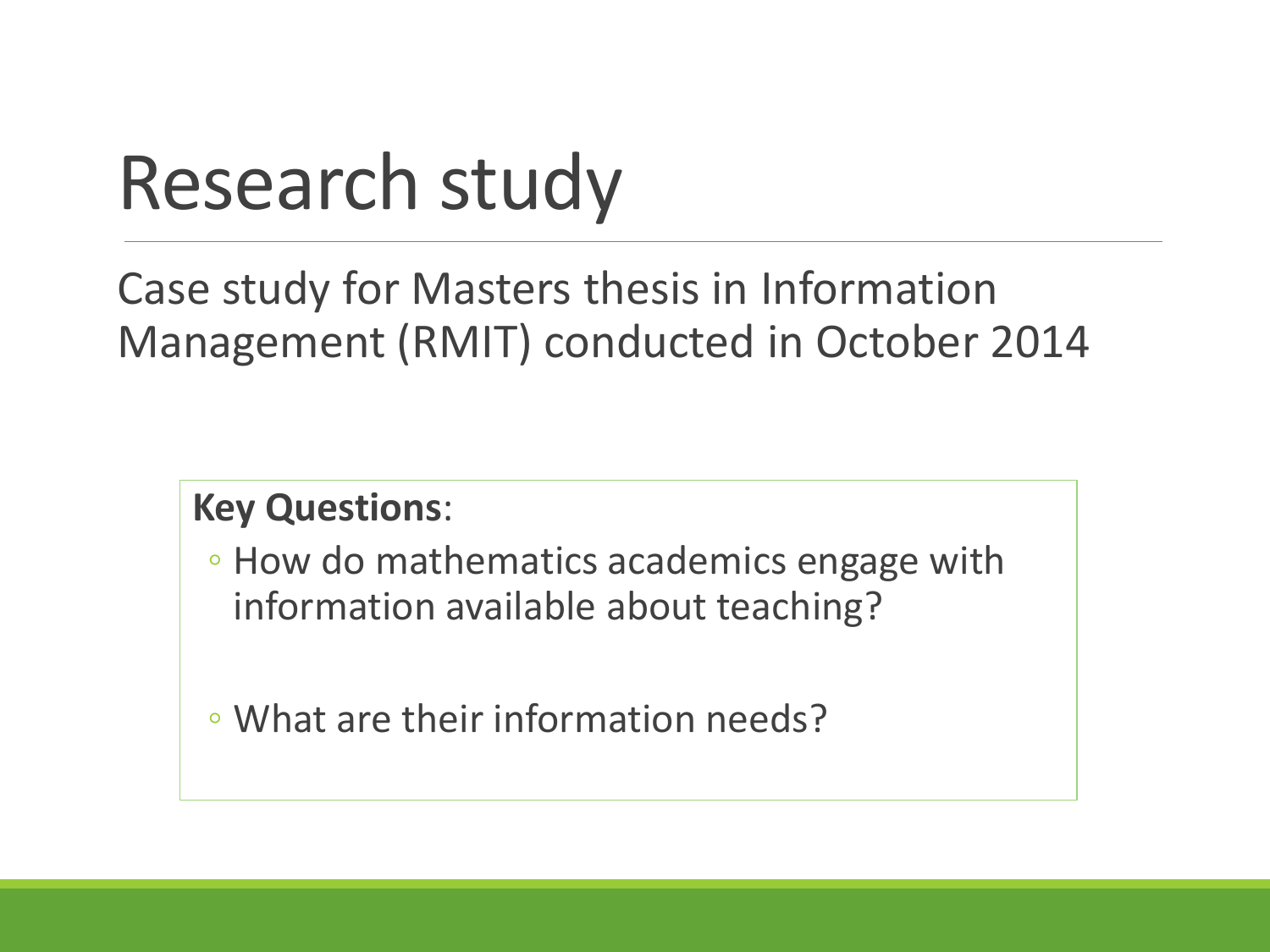# Approach

Interviews with 13 academics in Australian universities

- Background
- Experience and training in teaching
- Information sources used
- Information needs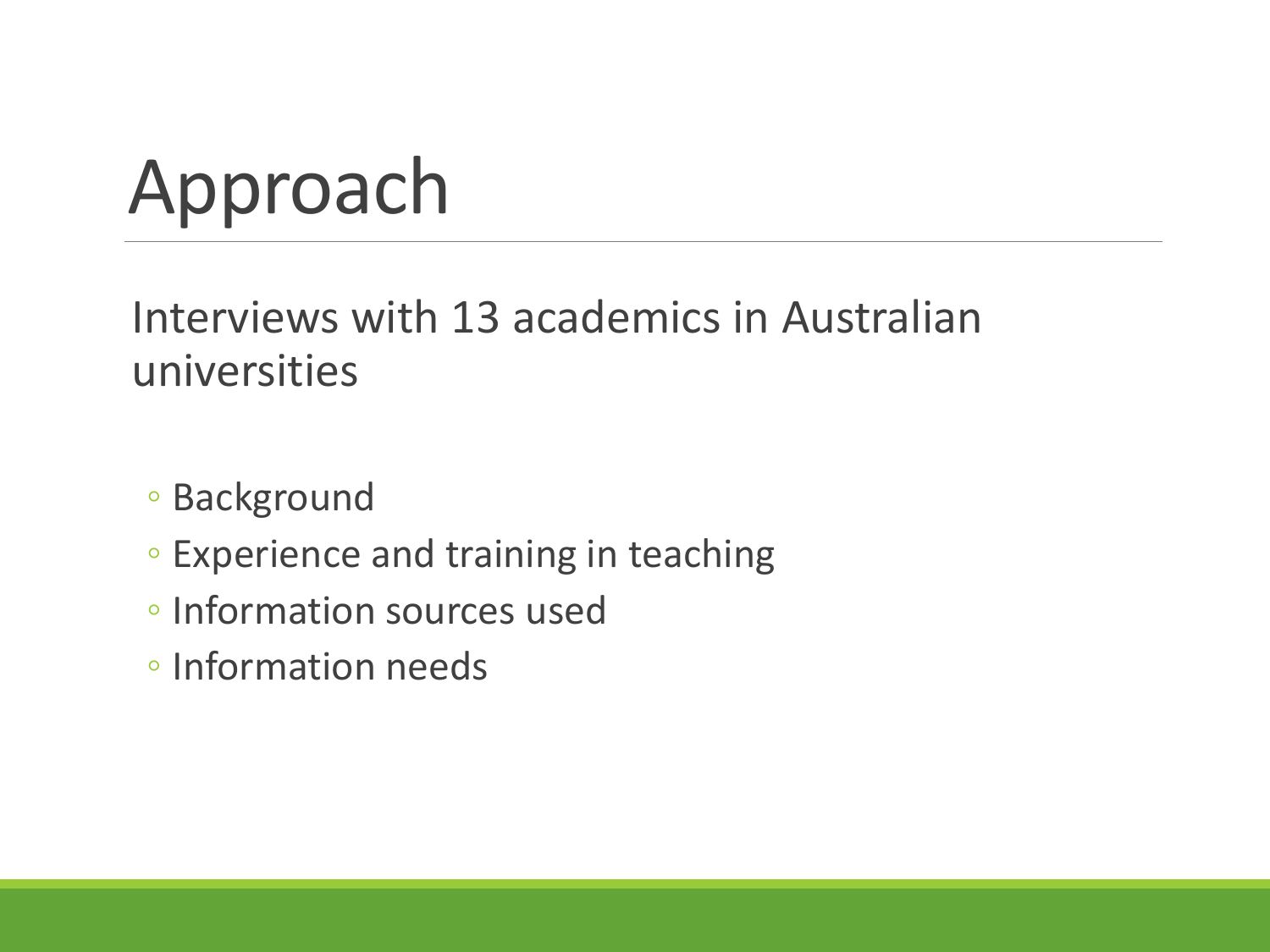# Findings

- Workplace culture
- Teaching is 'sink or swim'
- Big challenges in teaching
- Pressure to adapt teaching
- Traditional teacher centric approaches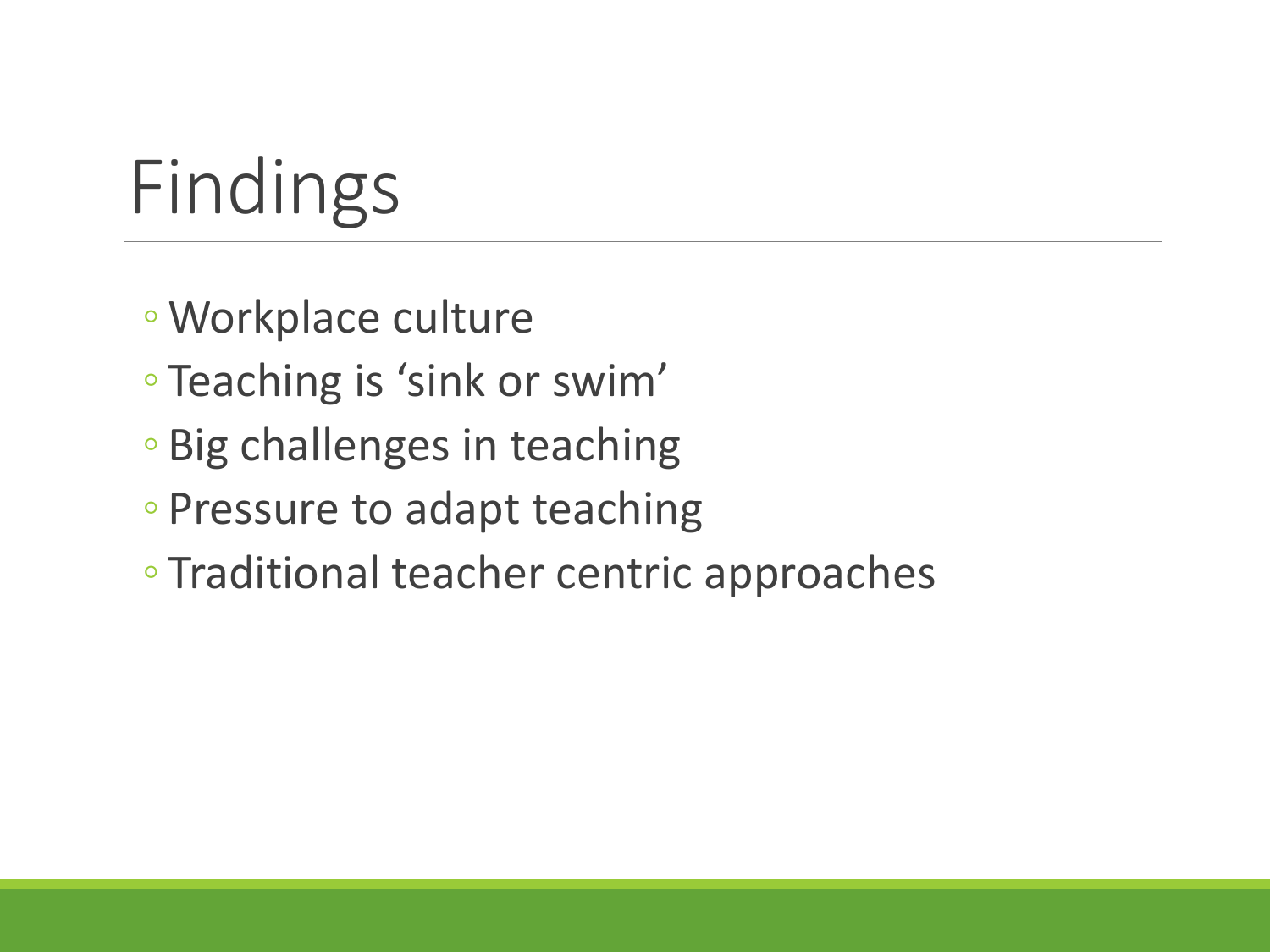# Findings

#### Sources of information

- Colleagues and peers
- Presentations listening
- Accidental discovery & referral

#### Information needs

- A starting point
- Access to practical and reliable information
- Accessible/not time consuming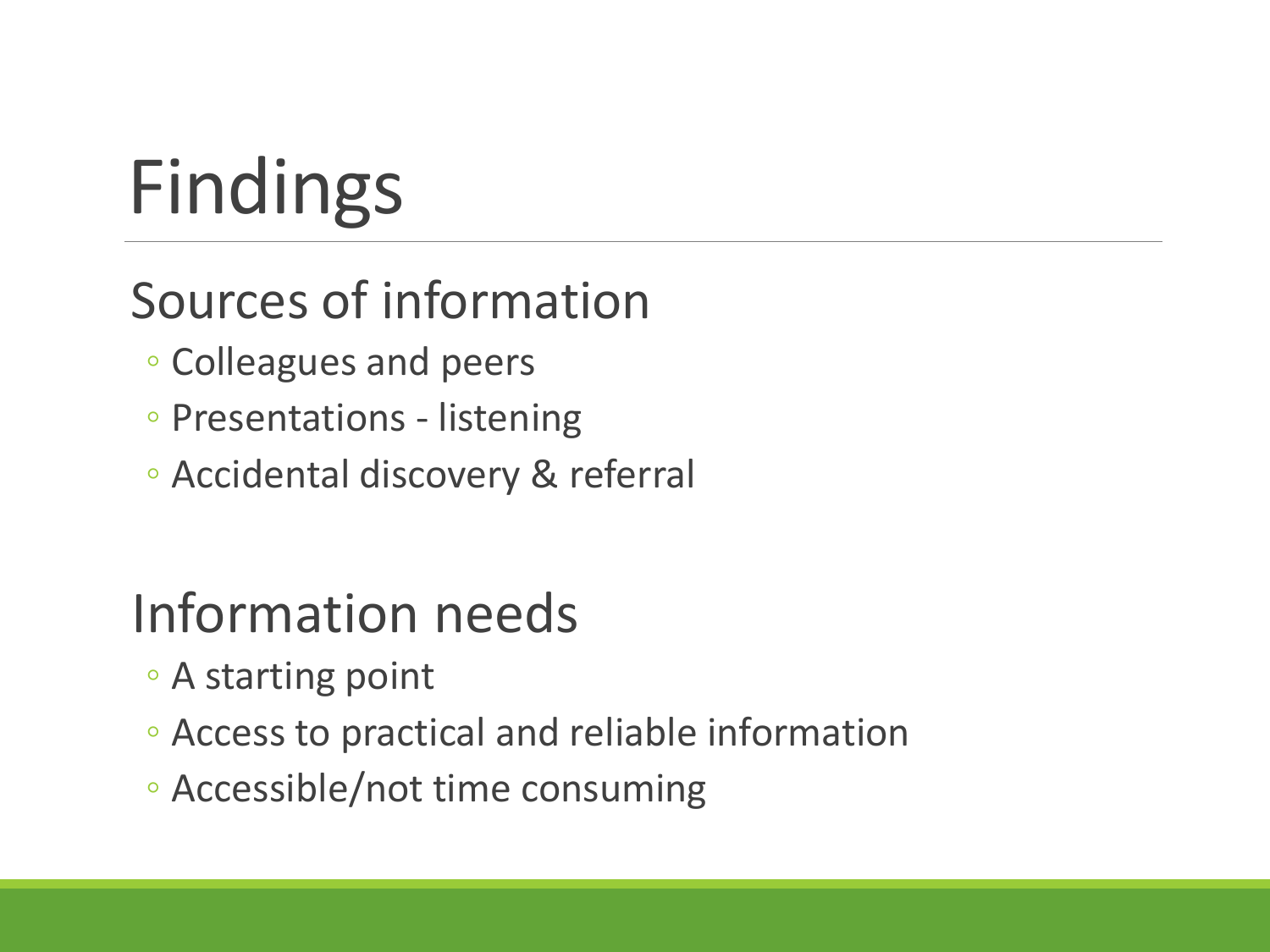### Emergent communities of practice?

#### **Academics valued…**

- Learning from people
- Participation
- Experience
- Shared practices
- Practical solutions to problems

#### **A Community of Practice is…**

- Learning is social
- Participation
- Shared expertise
- Shared practices
- Problem solving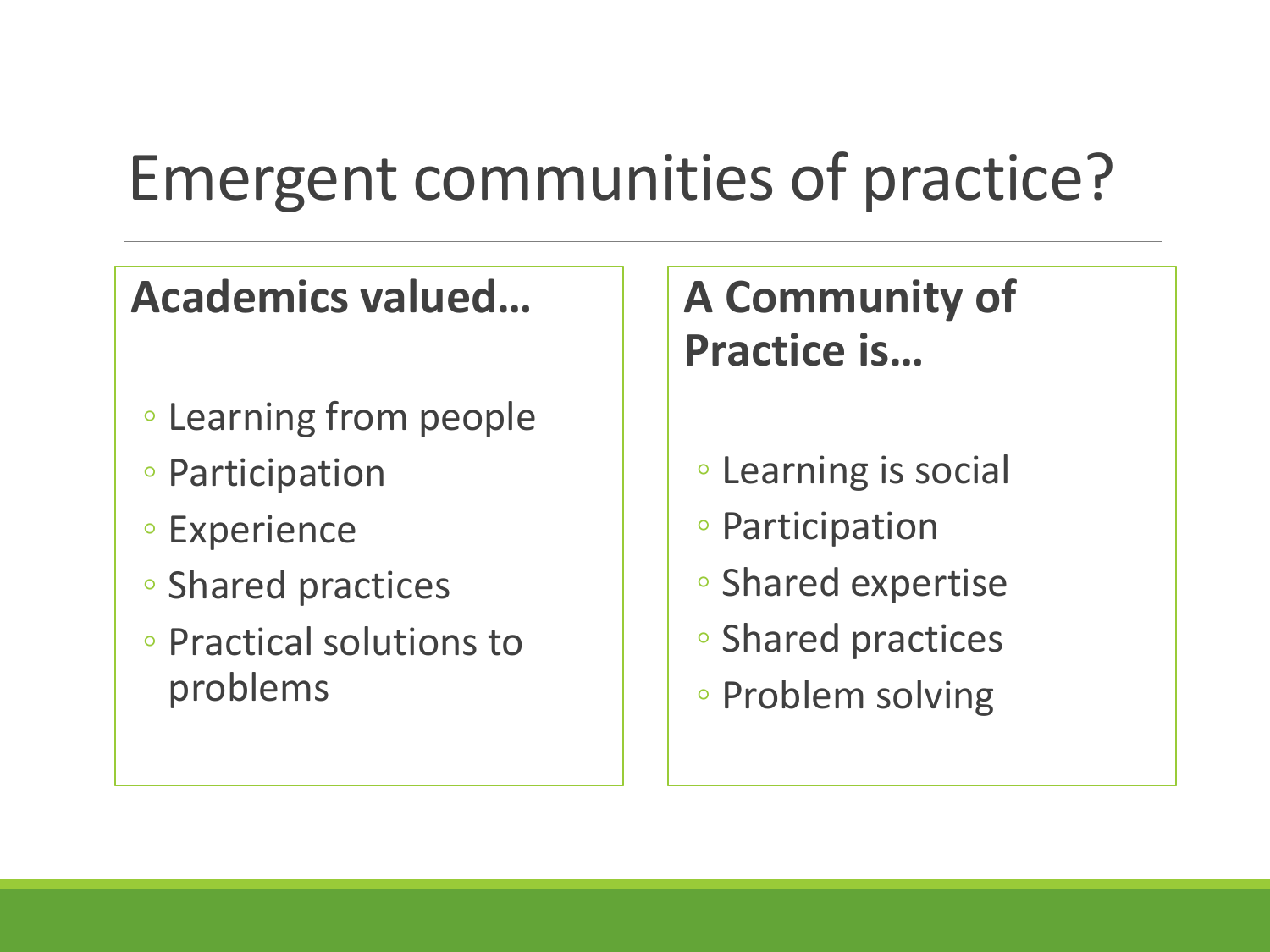### Communities of Practice in universities

◦Some success but not widespread

◦Effective for professional development and multi-disciplinary collaboration

◦Need a facilitator to establish and support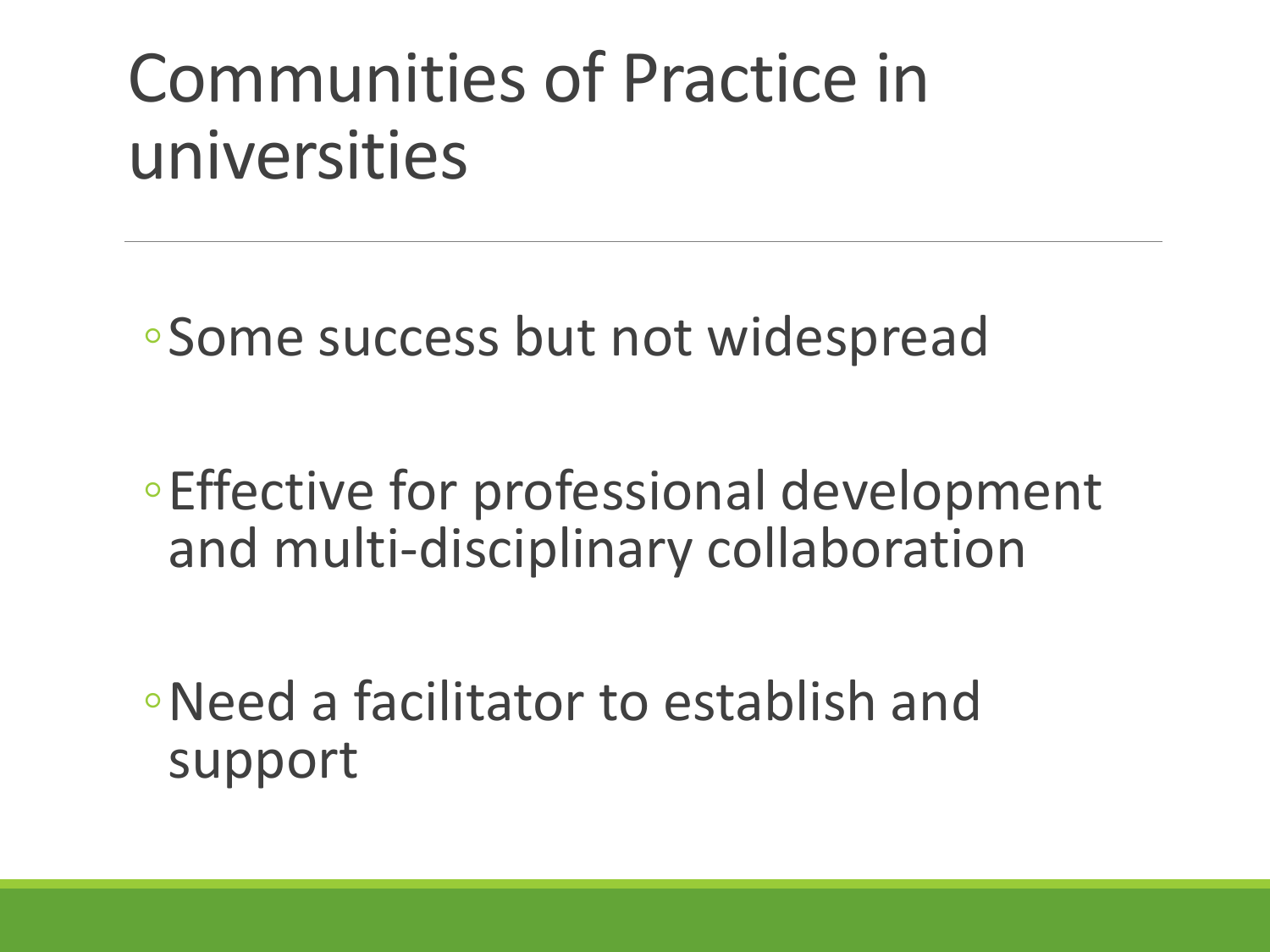## How does this fit with academic libraries?

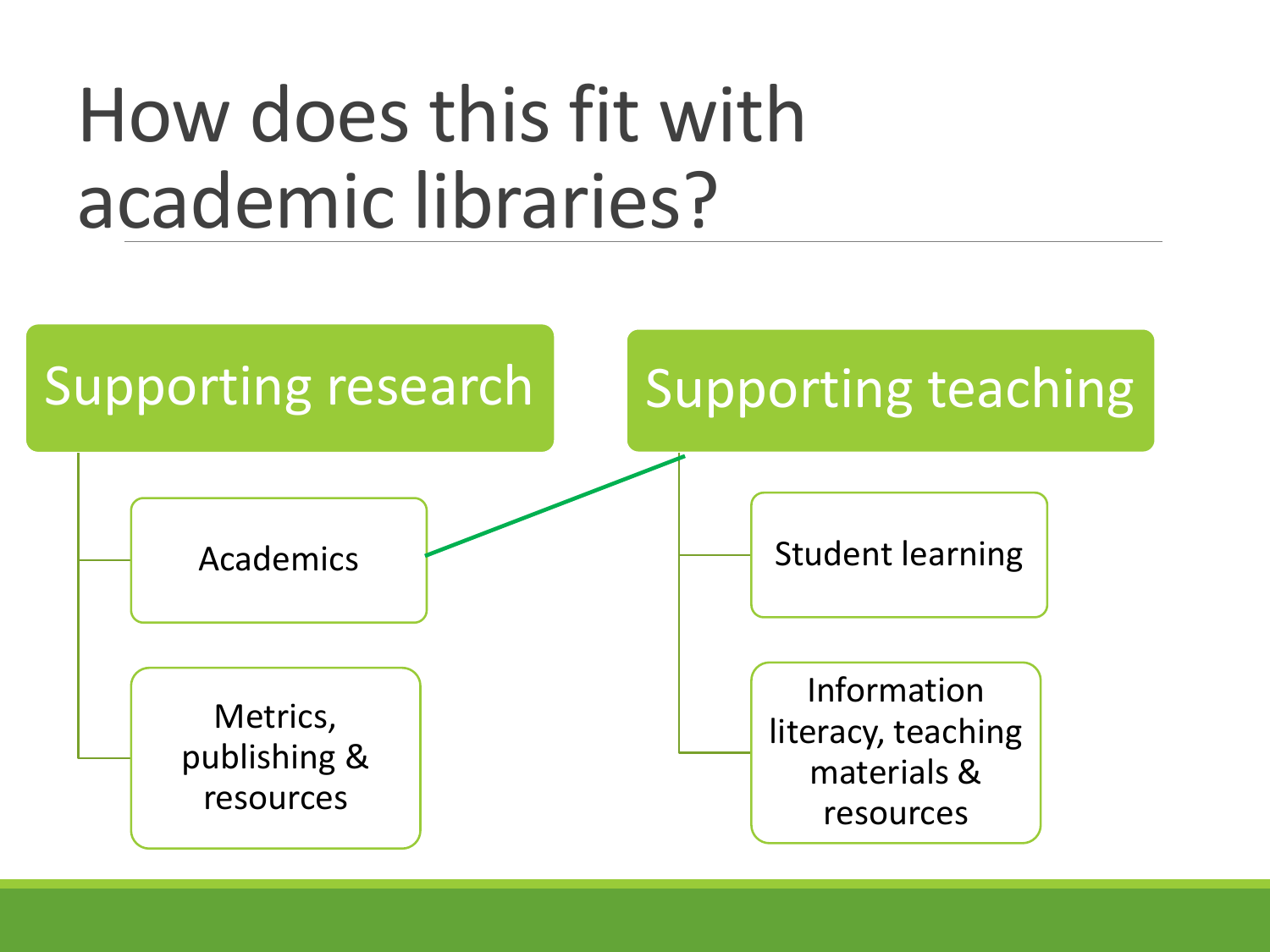# Skills

#### LIBRARIANS

- •Information provider
- •Curator
- •Liaison
- •Researcher
- •Trainer
- •Organiser

#### COMMUNITY OF PRACTICE FACILITATOR

- •Information provider
- •Enabler
- •Champion
- •Researcher
- •Facilitator
- •Organiser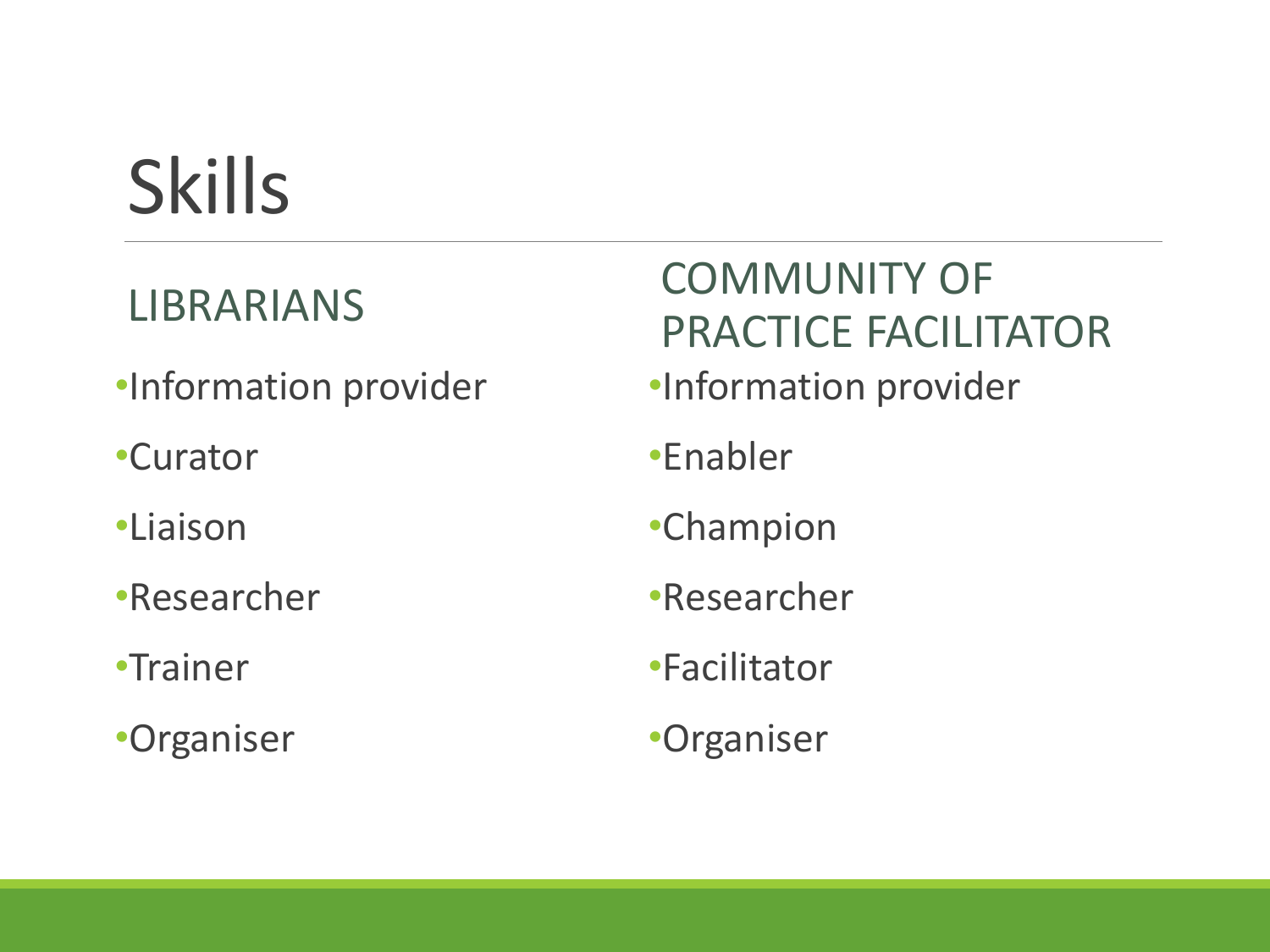## Examples

Communities of practice can be effective in universities

 $\checkmark$  Librarians are active within their own communities of practice

Librarians are actively supporting teaching practice in universities

Liaison and embedded librarians already support information needs of groups of academics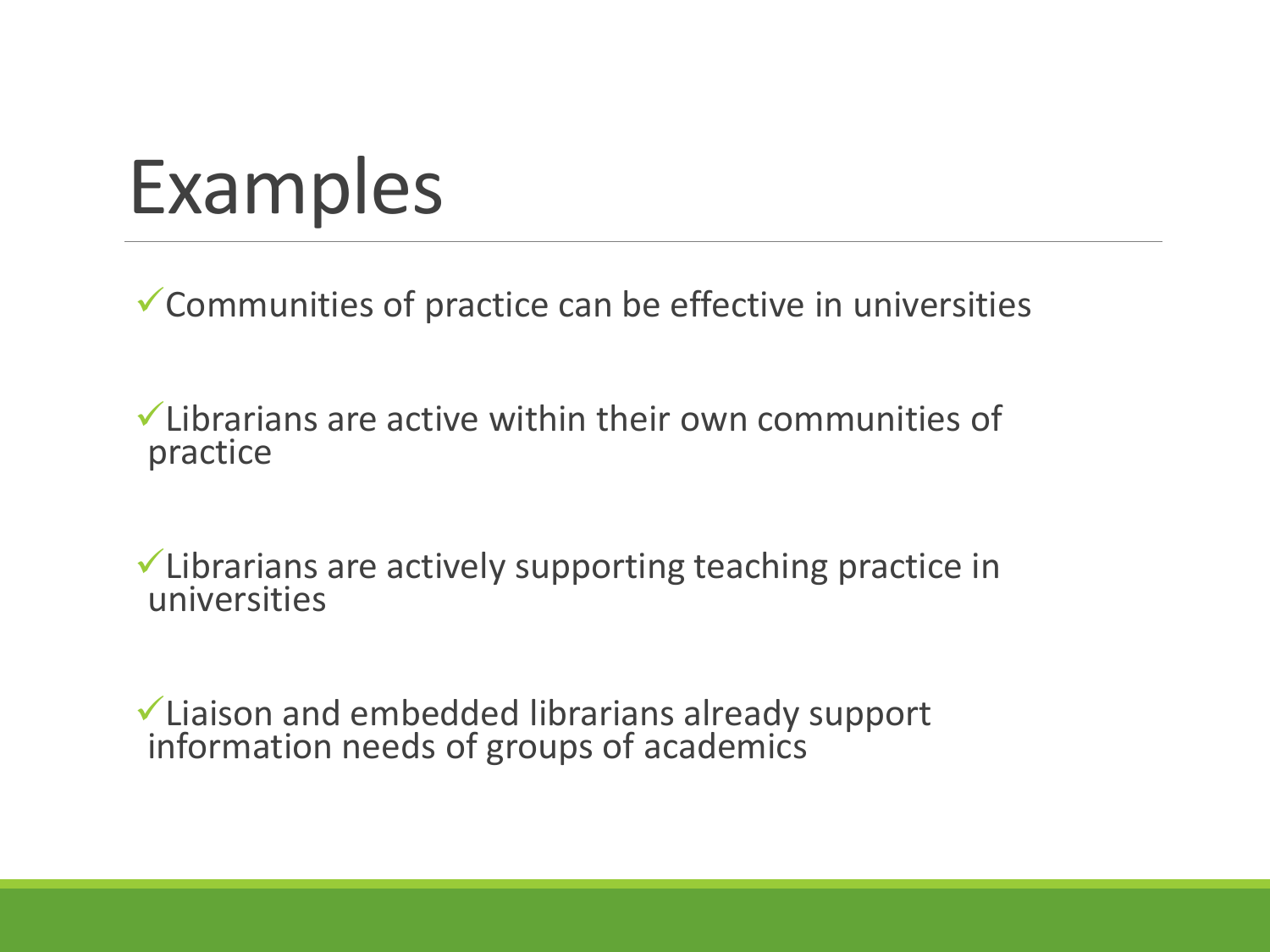### Conclusions

Unmet need exists for information and support in teaching



Information seeking behaviors mimicked communities of practice



Communities of practice need a facilitator



Librarians have skills, knowledge and relationships to facilitate communities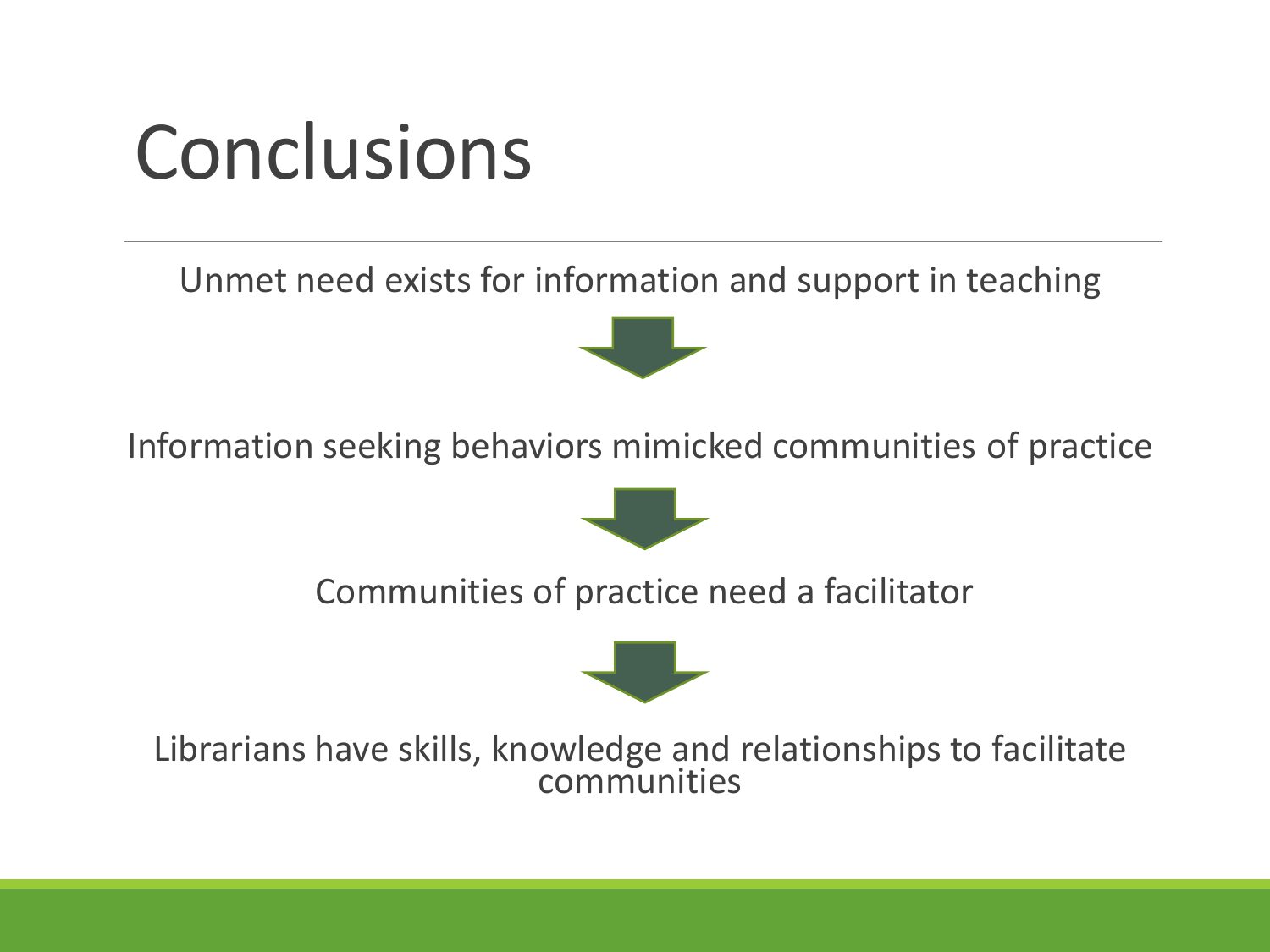### Mechanisms

Extend current liaison librarian services

- Partner with L&T units
- Participate in Faculty L&T committees
- $\blacktriangleright$ Identify receptive departments and working groups
- **Example 2 Figure 2 Figure 2 Figure 2 Figure 2 Figure 2 Figure 2 Figure 2 Figure 2 Figure 2 Figure 2 Figure 2 Figure 2 Figure 2 Figure 2 Figure 2 Figure 2 Figure 2 Figure 2 Figure 2 Figure 2 Figure 2 Figure 2 Figure 2 Figu**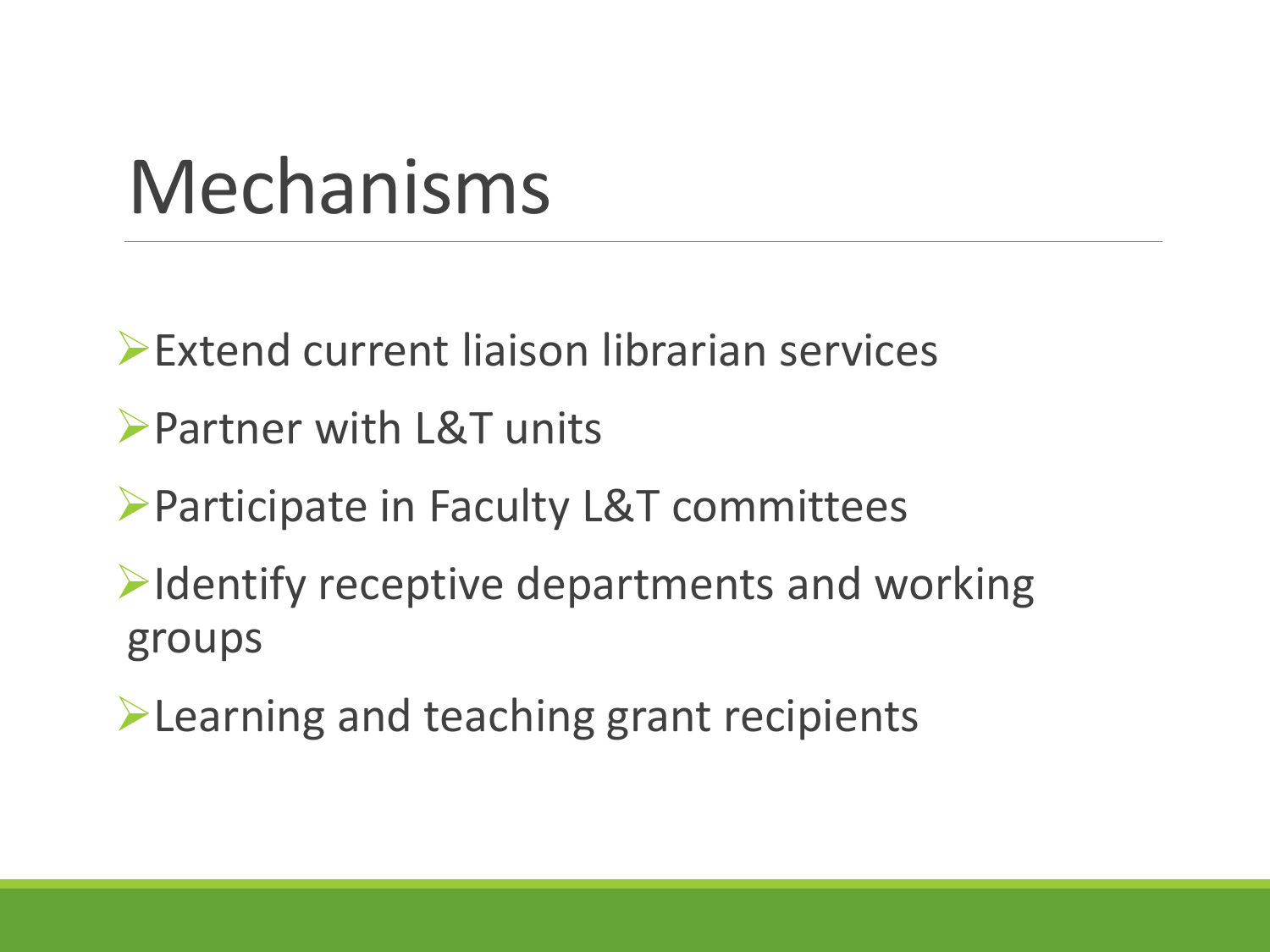### Thanks

Dr Paul Mercieca & A/Prof. Peter Macauley, RMIT University.

A/Prof. Deborah King, The University of Melbourne.

All participants for their time and interest.